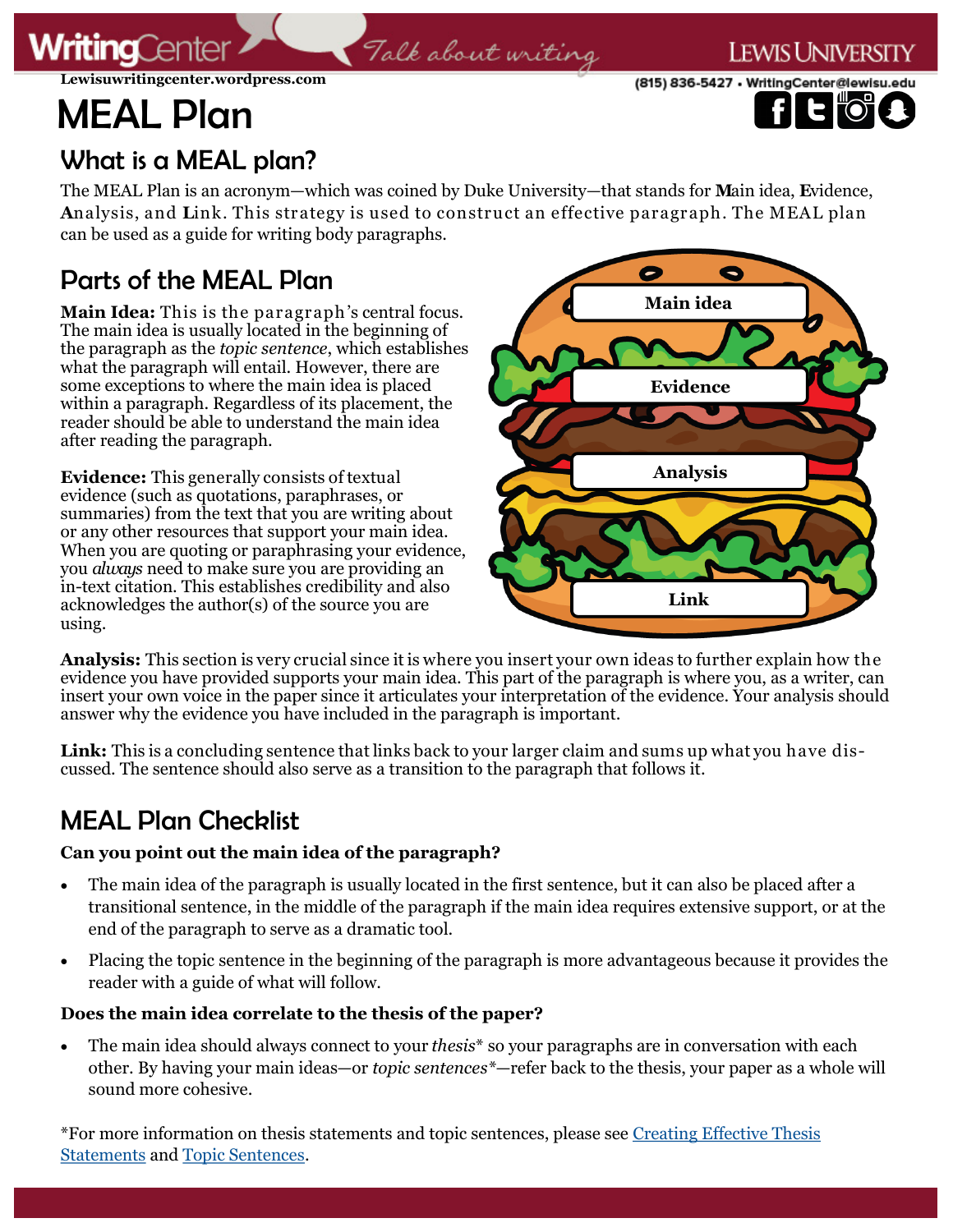**Lewisuwritingcenter.wordpress.com**

itina

(815) 836-5427 · WritingCenter@lewisu.edu



#### **Is the evidence provided credible?**

 Depending on the assignment, the evidence can be pulled from a range of mediums including a scene from a Shakespearean play, an excerpt from a criminal justice textbook, or scientific statistics from a peerreviewed article. It is important to make sure that the evidence you provide is credible so your paper is more scholarly and effective.

Talk about writing

 Evidence should *always* be properly cited, regardless if it is paraphrased or not\*. If you are directly quoting the source, quotation marks should come before and after whatever excerpt you include.

#### **Does the evidence support the main idea?**

 Just as how the main idea needs to connect to the thesis, your evidence also needs to support the main idea to further reinforce your stance on the topic. The evidence used should be relevant to your main idea so your audience has a better understanding of the paragraph and, ultimately your paper as a whole. The evidence reiterates what you are trying to propose in the main idea and also strengthens your argument in a more concrete way.

#### **Do you analyze the evidence provided?**

 Your analysis should answer at least one of the following questions: Why is the evidence important? How do you interpret the evidence? How does the evidence support your main idea? What purpose does the evidence have in the paragraph?

#### **Do you link back to the main idea at the end of the paragraph?**

 The concluding sentence(s) should simultaneously wrap up the content that you have mentioned in the paragraph and reiterate the main idea proposed earlier on. The link between the last sentence(s) and the main idea further emphasizes the relevance of the paragraph and also helps the reader clarify why the paragraph is necessary in the essay.

#### **Does the paragraph smoothly transition into the next?**

 The final sentence(s) of the paragraph should foreshadow what will be discussed in the next paragraph. This gives your audience the opportunity to prepare themselves for the following claims. By providing these transitions, the paper as a whole will be more cohesive and fluid.

### What does the MEAL plan look like?

The **main idea** is usually located in the first sentence and it should state the purpose of your paragraph. The**evidence** can either be a paraphrase or a direct quote from any primary or secondary sources. Primary sources consist of materials such as statistics, creative literature, interviews, memoirs, autobiographies, or government documents. Secondary sources are interpretations based on primary sources. They are composed of scholarly and/or peer-reviewed articles, magazines, dictionaries, documentaries, and newspapers. Make sure you provide a proper in-text citation at the end of this section. After you have presented the evidence, you should input your own **analysis**. In this section, you are explaining how the evidence relates back to your main idea and why the evidence is important for the audience to understand. This part of the paragraph gives you a chance to exercise some creative freedom, especially since you are integrating your own voice through your interpretation of the evidence. Once you have provided a substantial analysis, you should **link** back to the main idea mentioned earlier on in the paragraph. By reiterating the main idea, the paragraph has now come full circle. After establishing a sense of cohesiveness, the linking sentence(s) should introduce the topic you will be discussing in the next

paragraph. The flow and effectiveness of your paper will elevate with the help of this transition.

\*For more information on quoting and/or paraphrasing evidence, please see [Using Evidence](https://lewisuwritingcenter.files.wordpress.com/2014/02/taylor-updated-source.pdf) and [Citing](https://lewisuwritingcenter.files.wordpress.com/2014/02/citing-sources-2-0.pdf)  [Sources.](https://lewisuwritingcenter.files.wordpress.com/2014/02/citing-sources-2-0.pdf)